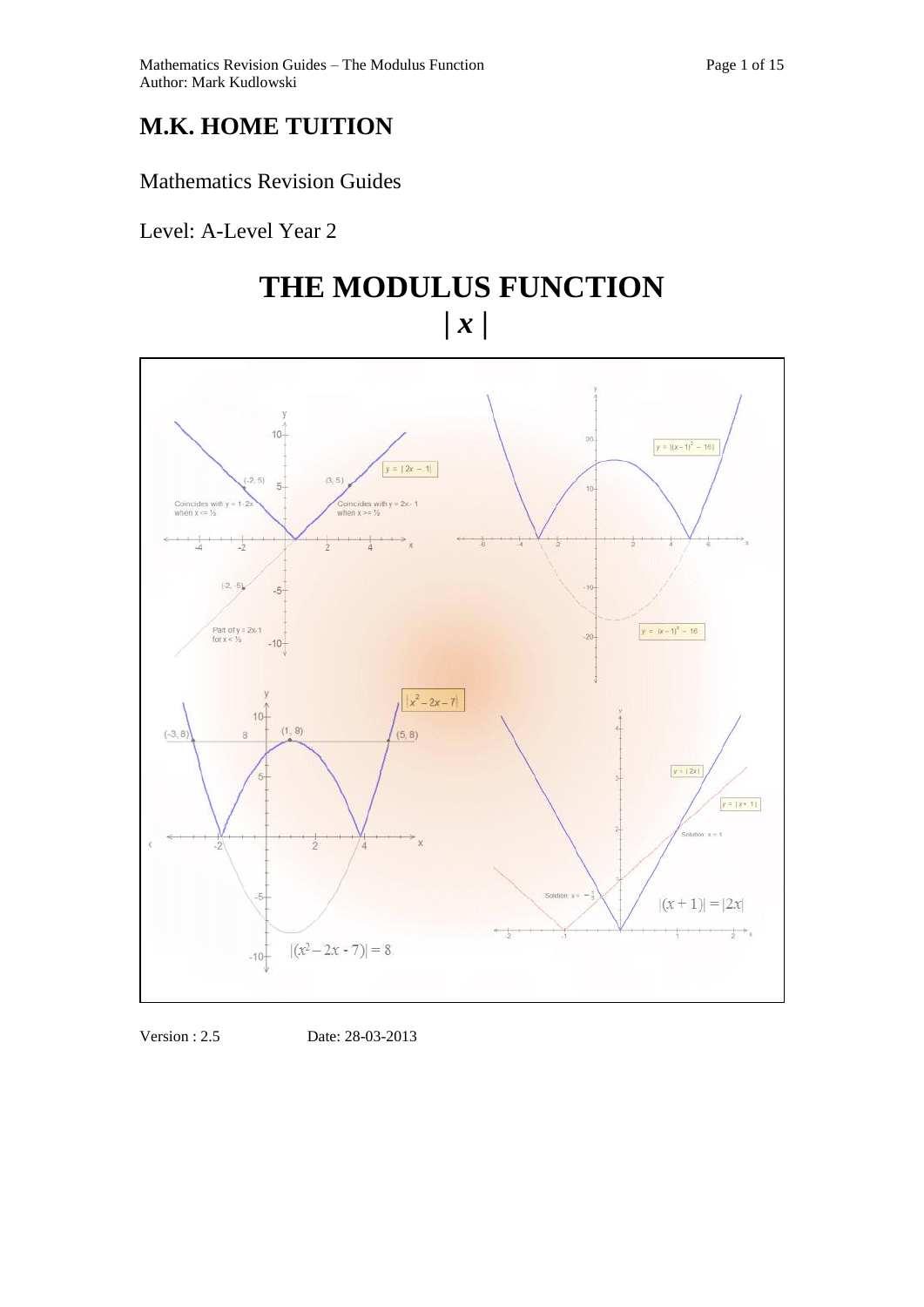# **THE MODULUS FUNCTION**

### The modulus function,  $|x|$ .

The modulus of  $x$ ,  $|x|$  is defined as follows:

 $|x| = x$  for  $x \ge 0$ , e.g.  $|5| = 5$ . (i.e.  $|x| = x$  for positive *x*)  $|x| = -x$  for  $x < 0$ , e.g.  $|-2| = 2$ . (i.e.  $|x| = -x$  for negative *x*)

It can also be described as the magnitude of a number, disregarding the sign, and it never takes a negative value.

The expression  $|x-a|$  can be interpreted as the distance between two numbers *x* and *a* on the number line.



The statement  $|x-a| < b$  is another way of saying that the distance between x and a is less than *b*.

*x* must lie between the vertical lines, in other words  $a - b < x < a + b$ .

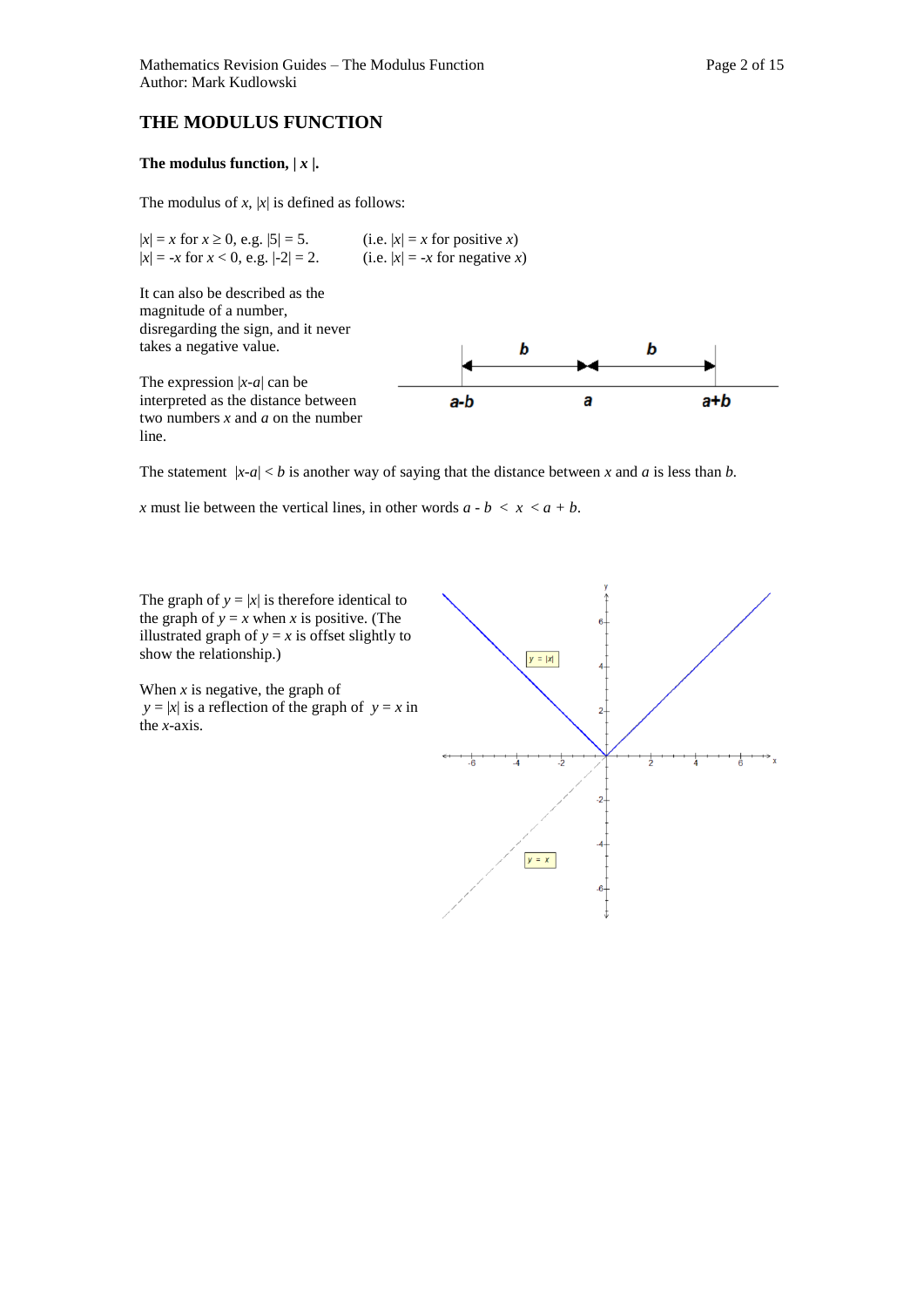## **Modulus of a function,**  $| f(x) |$ **.**

**Example (1):** Sketch the graph of  $y = (x-1)^2 - 16$ , and from it sketch the graph of  $y = (x-1)^2 - 16$ .

The function

 $y = (x-1)^2 - 16$  is a quadratic with roots of – 3 and 5, and a minimum point of (1, -16). It is therefore below the *x*–axis for  $-3 < x < 5$ .

When we take the modulus of this function, all positive values of *y* remain unchanged, but negative values are multiplied by  $-1$ .

The two graphs show this clearly.

Where the original function  $(x-1)^2$  – 16 takes a positive value, the graphs of the two functions coincide.

However, where the original function ,  $(x-1)^2 - 16$ , takes a negative value, then the corresponding part of the graph of  $|(x-1)^2 - 16|$  is a reflection of the original in the *x-*axis.



The graph is accurate here, but examination questions would generally only require a sketch with the key points clearly shown. In this case they would be  $(-3, 0)$ ,  $(5, 0)$ ,  $(1, 16)$  and  $(1, -16)$ .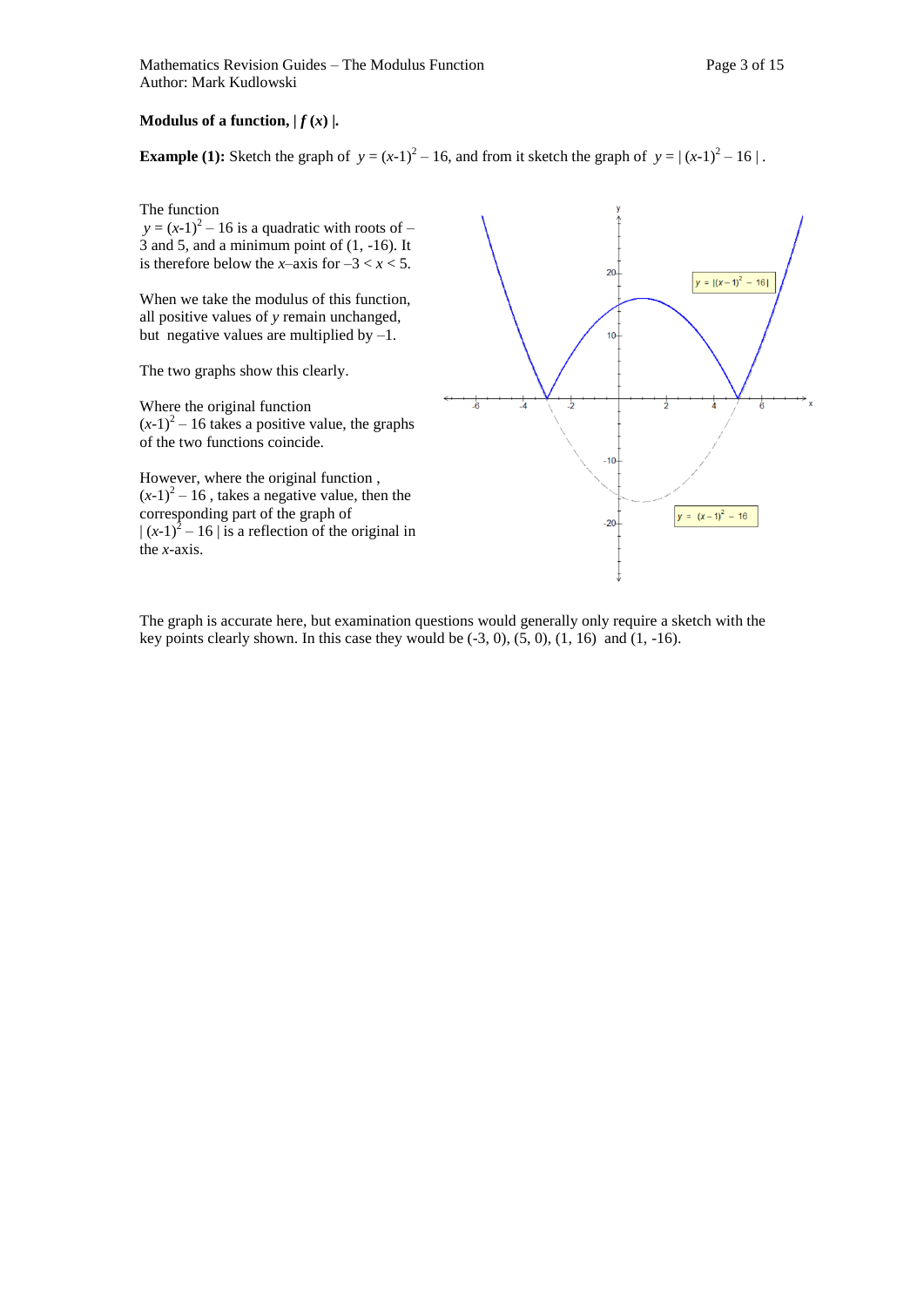**Example (2):** Sketch the graph of  $y = \sin x^{\circ}$  for  $-2\pi \le x \le 2\pi$ , and from it sketch the graphs of  $y = |\sin x|$  and  $y = \sin (|x|)$ . What can you say about the two resulting graphs ?



The graph of  $y = |\sin x|$  coincides with that of  $y = \sin x$  whenever  $\sin x$  is positive, but is a reflection of  $y = \sin x$  in the *x*-axis whenever  $\sin x$  is negative.



The graph of  $y = \sin |x|$  coincides with that of  $y = \sin x$  whenever x is positive, but is a reflection of  $y = \sin x$  in the *y*-axis whenever *x* is negative.

It can be seen that the the graphs of  $y = |\sin x|$  and  $y = \sin (|x|)$  are different.

This holds true for most functions, i.e  $|f(x)| \neq f(|x|)$ .

.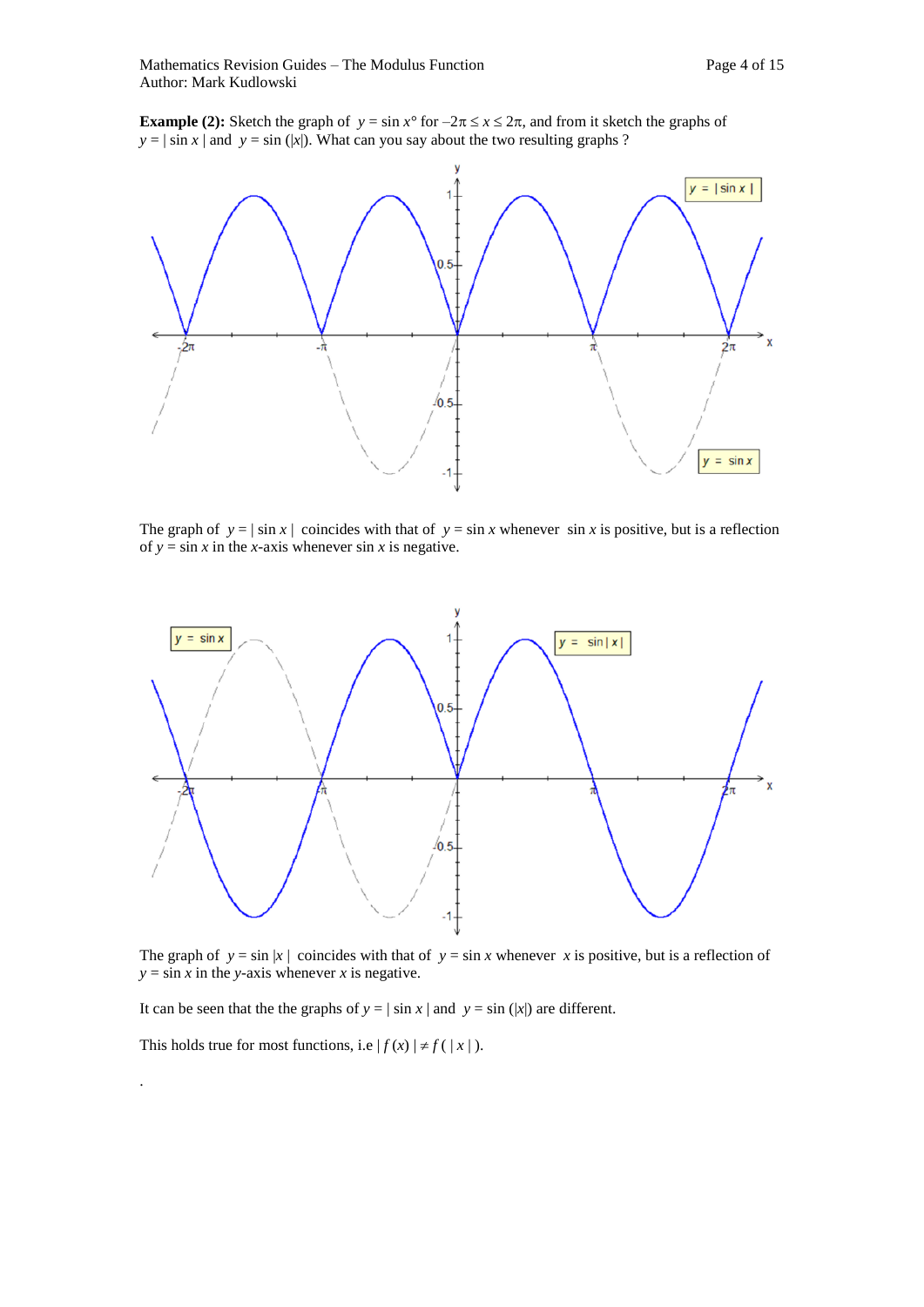#### **Example (3):**

i) Sketch the graph  $y = |\ln x|$ . ii) State the domain and range of  $f(x) = \ln |x|$ .

i) Recall the characteristics of the graph of  $y = \ln x$ .

The  $x$  – intercept is at  $(1, 0)$ , there is an asymptote at  $x = 0$ and the function is undefined for  $x \leq 0$ .

The graph of  $y = |\ln x|$ coincides with that of  $y = \ln x$ for  $x \geq 1$ , but is a reflection of  $y = \ln x$  in the *y*-axis for  $0 < x < 1$ .

ii) The domain of  $f(x) = \ln |x|$ consists of all the non-zero real numbers, and its range consists of the entire set of real numbers.



The function ln  $(|x|)$  and related functions such as  $\log_{10}(|x|)$  have important applications in calculus, and can also be used as a 'workaround' to solve certain equations involving logarithms.

**Example (4):** Solve  $log(a + 10) = 2 log(|a - 10|)$ .

This is almost the same as an example from an earlier section, but we are dealing with logarithms of the **modulus** of the number *a* - 10.

The base of the logarithm is immaterial here !

 $log(a + 10) = 2 log(|a - 10|) \Rightarrow log(a + 10) = log((a - 10)^2)$  using log laws. Note that there is no need to put a modulus around the squared term, since the square of any real number is positive.

Hence  $a + 10 = (a - 10)^2$  (taking antilogs)

This rearranges into a standard quadratic:

 $a^2 - 20a + 100 - (a + 10) = 0$  $\Rightarrow$   $a^2 - 21a + 90 = 0$  $\Rightarrow$   $(a-15)$   $(a-6) = 0$ ∴  $a = 15$  or 6.

The equation has solutions of  $a = 15$  and  $a = 6$ .

Substituting  $a = 15$  into the original would give log  $25 = 2 \log 5$ . With  $a = 6$ , we have  $\log 16 = 2 \log (1-4)$  or  $\log 16 = 2 \log 4$ , which is also allowable.

(Had the question been about solving  $log(a + 10) = 2 log(a - 10)$ , without the modulus sign,  $a = 6$ would not have been a solution, as the expression would have become log  $16 = 2 \log(-4)$ , and there is no logarithm of a negative number.)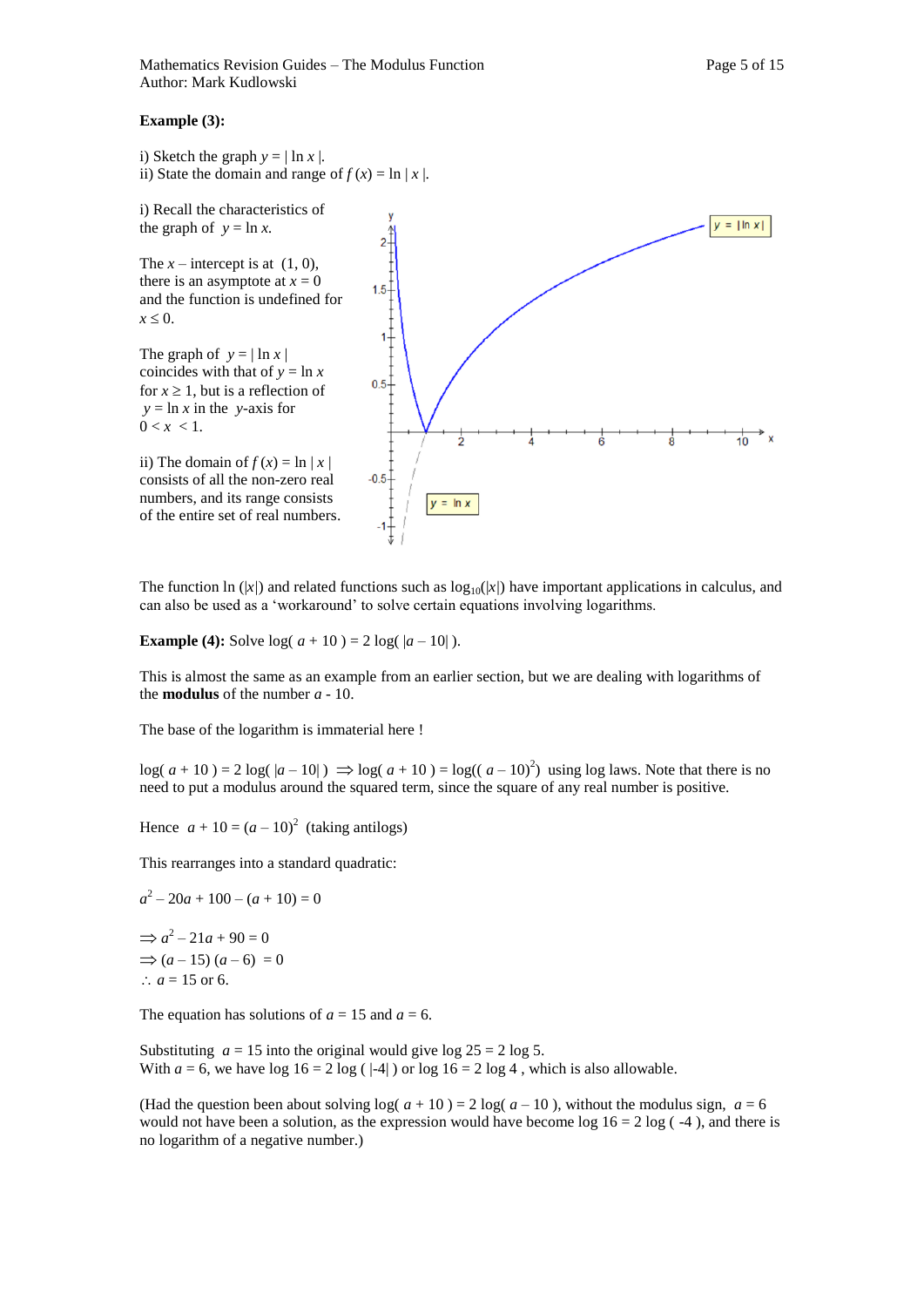The graphs of  $|x|$  and related functions can be transformed in the same way as those of other functions.

**Example (5):** Sketch (on separate diagrams), the graphs of  $y = |x| - 3$ ,  $y = |x - 3|$  and  $y = |2x|$ .



Here, the graph of  $y = |x| - 3$  is that of  $y = |x|$  translated by the vector  $\begin{pmatrix} 0 \\ -3 \end{pmatrix}$ Ј  $\lambda$  $\mathsf{I}$ L ſ 3  $\begin{array}{c} 0 \end{array}$ . The graph of  $y = |x - 3|$  is that of  $y = |x|$  translated by the vector  $\begin{pmatrix} 3 \\ 0 \end{pmatrix}$  $\mathcal{L}_{\mathcal{L}}$  $\overline{\phantom{a}}$ ſ 0  $3$ .

The two graphs are therefore quite different.

The graph of  $y = | 2x |$  is that of  $y = |x |$ , but stretched by a factor of ½ in the *x*-direction.

Note that the graph of  $y = | 2x |$  is the same as that of  $y =$  $2|x|$ , but this assumption is generally false for most functions.



J

L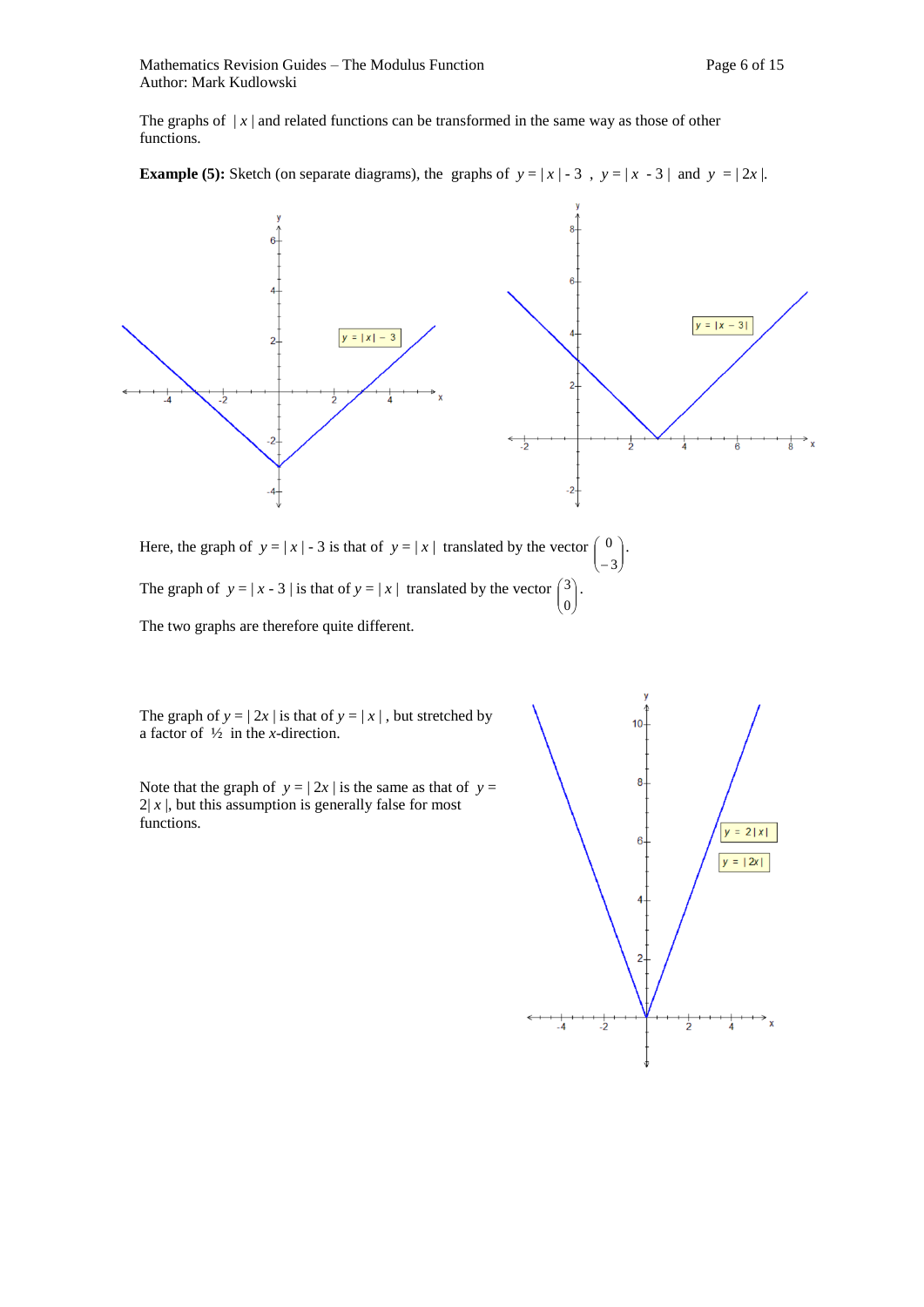#### **Solving equations involving the modulus function.**

#### **Example (6):** Find the solutions of the equation  $|(2x-1)| = 5$ .

Looking at the graphs, we can see that  $|(2x-1)|$  coincides with  $2x - 1$  whenever  $2x - 1 \ge 0$ , or  $x \ge 1/2$ .

When  $2x - 1 \ge 0$ , i.e. when  $x < \frac{1}{2}$ , the graph of  $|(2x-1)|$  coincides with that of  $2x-1$ reflected in the *x-*axis.

Reflection in the *x-*axis is equivalent to multiplying the original function by a factor of  $-1$ , and so that part of the graph of  $|(2x - 1)|$  coincides with that of  $-(2x - 1)$ , or  $1 - 2x$ .

There are thus two solutions of  $|(2x-1)|=5.$ 

The first is the 'obvious' one satisfying  $2x - 1 = 5$ , or  $x = 3$ .

The second is the one satisfying  $1 - 2x = 5$ , or  $x = -2$ .

Looking at the graphs, though, suggests another way of finding the second solution. The point  $(-2, 5)$  on the graph of  $|(2x - 1)|$ corresponds to the point  $(-2, -5)$  on the graph of  $2x - 1$ .

Instead of multiplying the LHS by  $-1$  to give  $1 - 2x = 5$ , we could multiply the RHS by  $-1$  to give  $2x - 1 = -5$ , again leading to  $x = -2$ .

From this example, we can deduce that the solution(s) of the equation  $|f(x)| = k$ can be found by solving two separate equations:

- The 'obvious' one(s) of  $f(x) = k$
- The 'alternative' one(s) of  $-f(x) = k$ , which can in turn be rewritten as  $f(x) = -k$ .

**Example (7):** Find the solutions of the equation  $|(4x + 3)| = 11$ .

The first solution is the " $f(x) = k$ " form, namely  $4x + 3 = 11 \implies 4x = 8 \implies x = 2$ .

The second solution can be found either by solving

 $4x + 3 = -11 \implies 4x = -14 \implies x = 3\frac{1}{2}$ , multiplying RHS by  $-1$  (" $f(x) = -k$ " form),

or

$$
-(4x + 3) = 11 \Rightarrow -4x - 3 = 11 \Rightarrow -4x = 14 \Rightarrow x = -3\frac{1}{2}
$$
, multiplying LHS by  $-1$  ("f(x) = k" form).

The first method is easier to use.

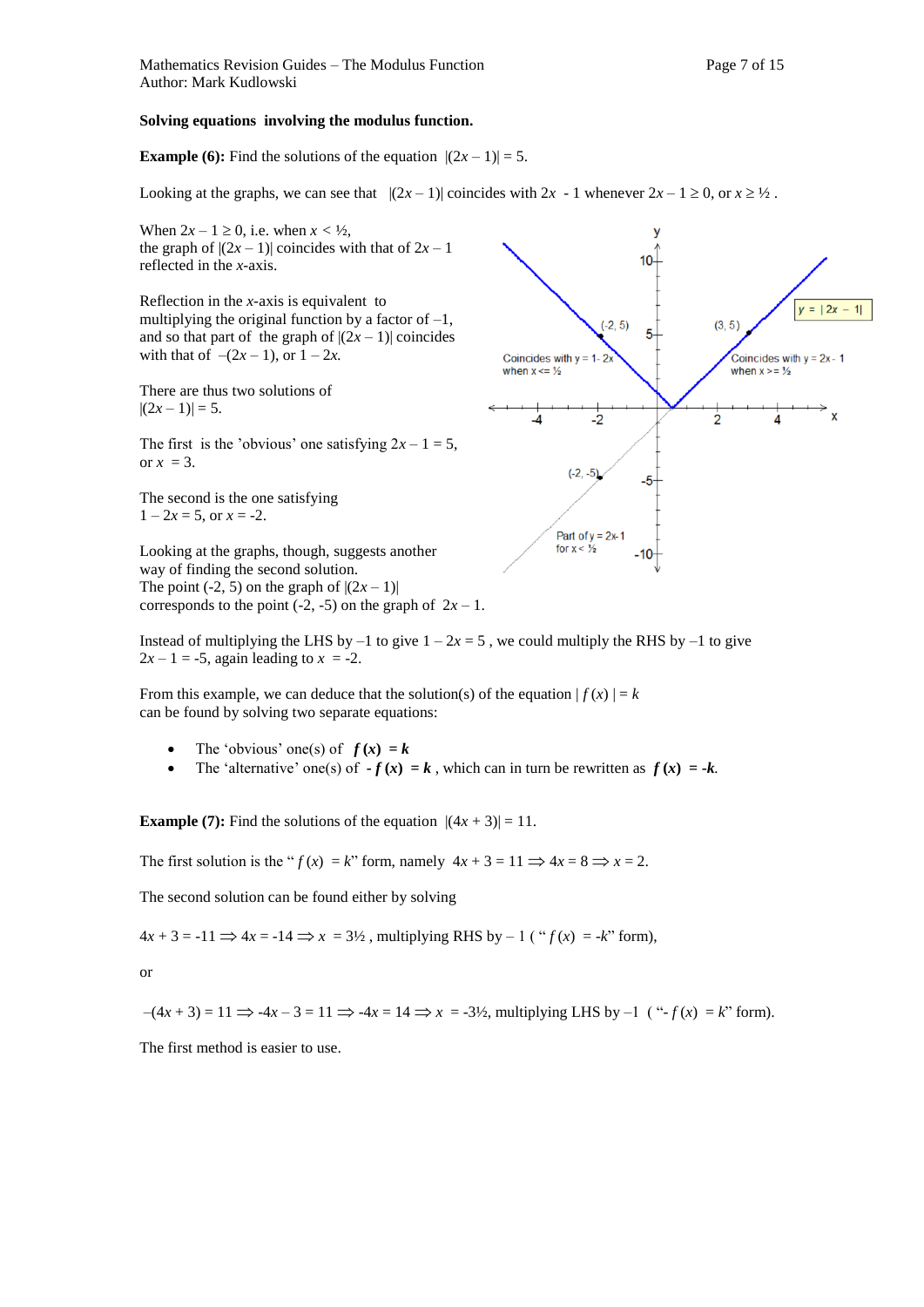**Example (8):** Find the solutions of the equation  $|(x^2 - 2x - 7)| = 8$ .

This is a quadratic, but the same method can be used as for linear examples.

The first solution set can be found by solving  $x^2 - 2x - 7 = 8$  or  $x^2 - 2x - 15 = 0$ , which in turn factorises to  $(x + 3)(x - 5) = 0$ , giving solutions of  $x = 5$ ,  $x = -3$ .

The second solution set can be found by solving either or  $x^2 - 2x - 7 = -8$  or  $-(x^2 - 2x - 7) = 8$ . Both methods give the same result.

 $x^2 - 2x - 7 = -8$  $x^2 - 2x - 7 = -8 \implies x^2 - 2x + 1 = 0$  $\implies$   $(x - 1)^2 = 0$  (factorising), giving a solution of  $x = 1$ .

 $-(x^2-2x-7)=8$  $-(x^2 - 2x - 7) = 8 \implies -x^2 + 2x + 7 = 8 \implies -x^2 + 2x - 1 = 0$  $\implies x^2 - 2x + 1 = 0$  (multiplying both sides by –1 to make  $x^2$  term positive)  $\implies$   $(x - 1)^2 = 0$  (factorising), giving a solution of  $x = 1$ .

The first method is better, as the algebra works out much simpler.

## ∴ The solutions of  $|(x^2 - 2x - 7)| = 8$  are  $x = 1, x = 5$  and  $x = -3$ .

The solutions to the equation can be illustrated graphically.

The first method (left) shows the graph of the function  $x^2 - 2x - 7$ . Its modulus is equal to 8 when its value is either 8 or –8. The parabola meets the line  $y = 8$  when  $x = -3$  or  $x = 5$ , and meets the line  $y = -8$  when  $x = 1$ .

The second method (right) shows the graph of the function  $|(x^2 - 2x - 7)|$ .

It is coincident with the graph of  $x^2 - 2x - 7$  when  $x^2 - 2x - 7 \ge 0$ .

However, when  $x^2 - 2x - 7 < 0$ , the graph of  $|(x^2 - 2x - 7)|$  coincides with the graph of  $-(x^2 - 2x - 7)$ . (The negative part of the original graph of  $x^2 - 2x - 7$  has been included for reference).

The graph of  $|(x^2 - 2x - 7)|$  meets the line  $y = 8$  when  $x = -3$ , 1 or 5.

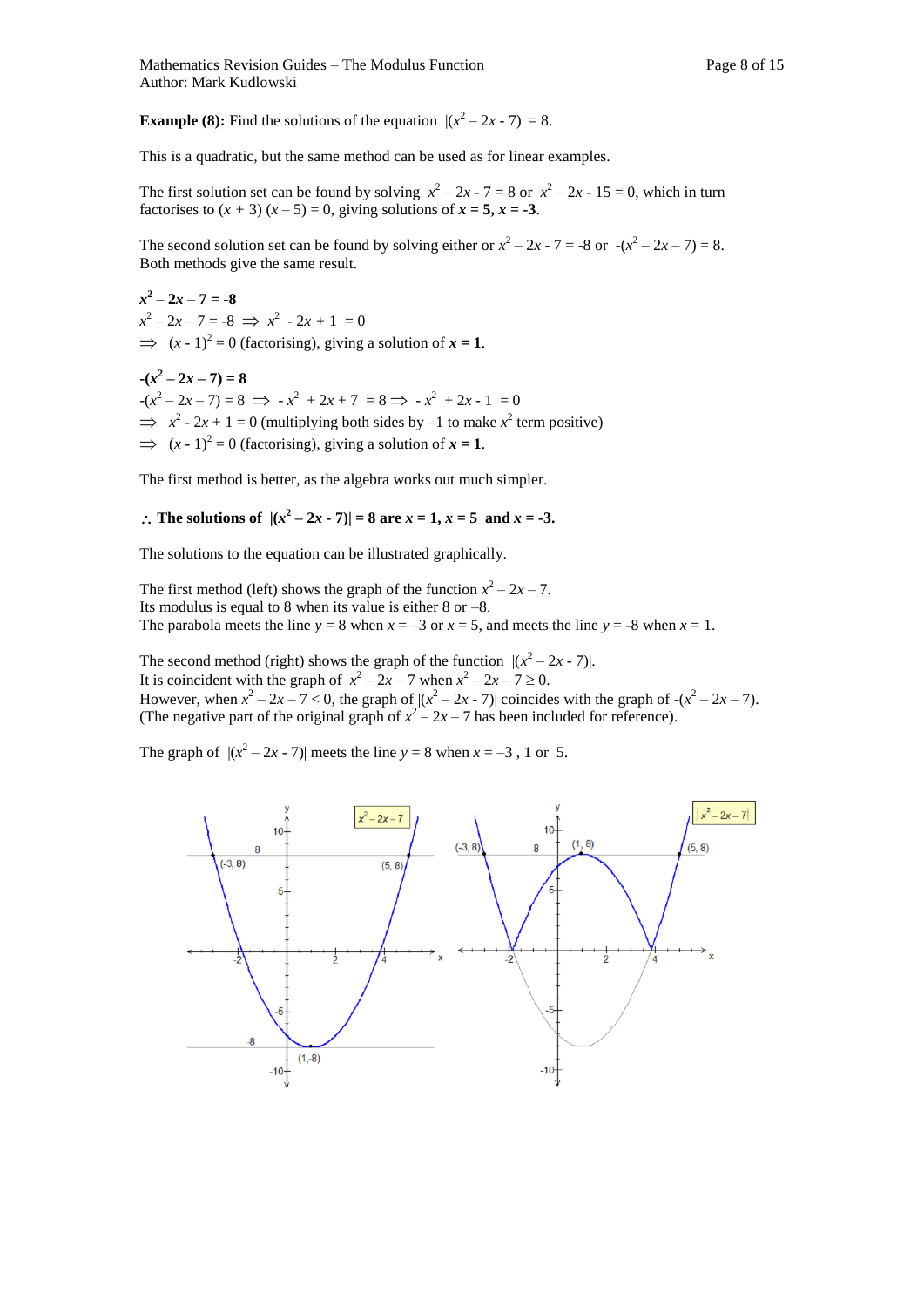**Example (9):** Find the solutions of the equation  $|(x^2 - 5x - 1)| = 5$ .

The first solution set can be found by solving  $x^2 - 5x - 1 = 5 \implies x^2 - 5x - 6 = 0$ , which in turn factorises to  $(x + 1)(x - 6) = 0$ , giving solutions of  $x = 6$ ,  $x = -1$ .

The second solution set can be found by solving  $x^2 - 5x - 1 = -5$  (easier option).

 $x^2 - 5x - 1 = -5$  $x^2 - 5x - 1 = -5 \implies x^2 - 5x + 4 = 0$  $\Rightarrow$   $(x - 4)(x - 1) = 0$  (factorising), giving solutions of  $x = 4$ ,  $x = 1$ .

∴ The solutions of  $|(x^2 - 5x - 1)| = 5$  are  $x = -1$ ,  $x = 1$ ,  $x = 4$  and  $x = 6$ .

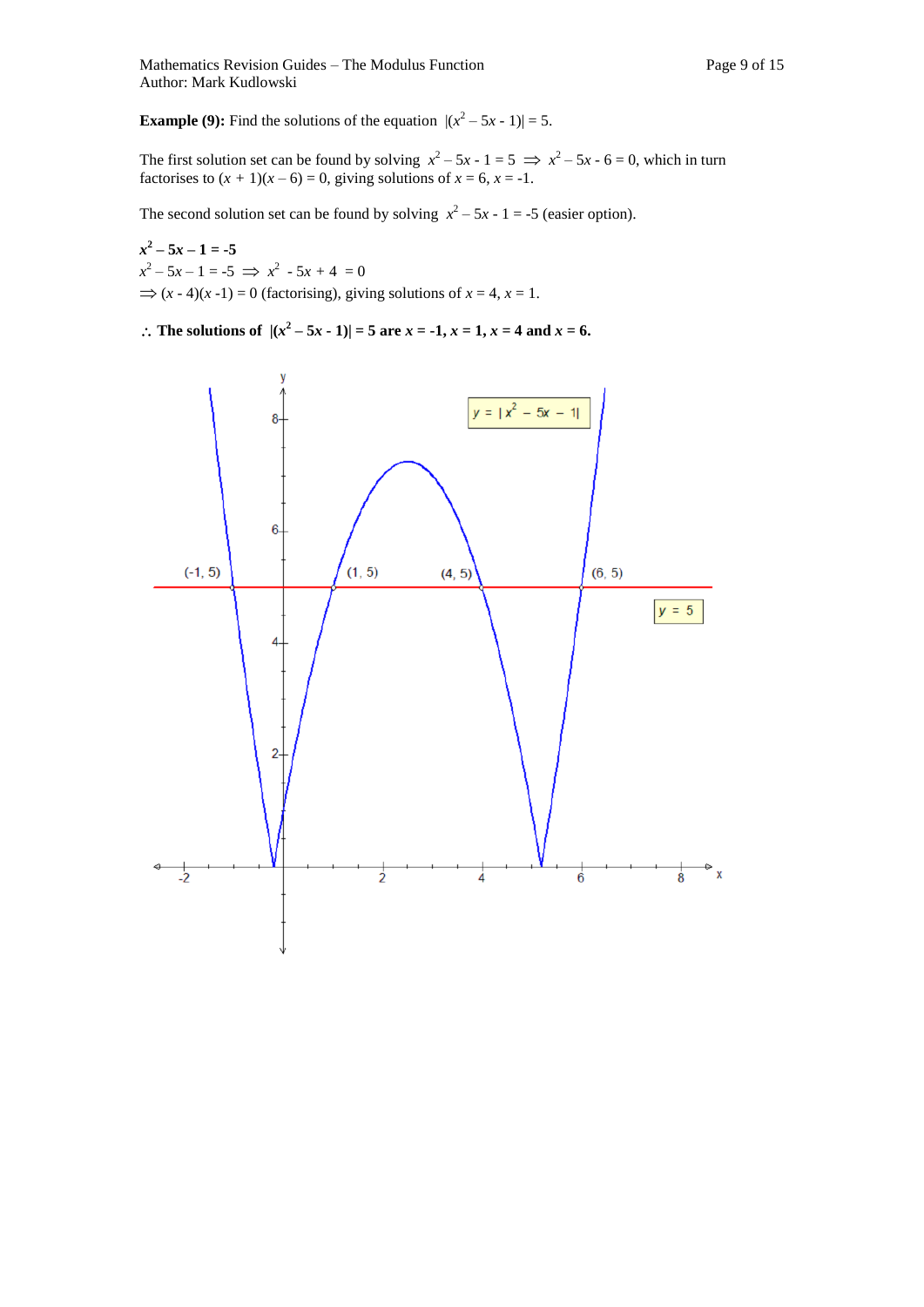**Example (10):** Find the solutions of the equation  $|(x + 1)| = |2x|$ .

This example is different, because we have a modulus function of *x* on both sides of the equation.

Nevertheless, we can still solve the equation in a similar way to those of the form  $| f(x) | = k$ .

The solution(s) of the equation  $|f(x)| = |g(x)|$  can be found by solving two separate equations:

- The 'obvious' one(s) of  $f(x) = g(x)$
- The 'alternative' one(s) of  $-f(x) = g(x)$ , which can in turn be rewritten as  $f(x) = -g(x)$ .



Another method would be to square both sides of the equation and solve as follows;

 $|(x + 1)| = |2x| \implies (x + 1)^2 = (2x)^2$ .

(Note that a squared quantity is always positive, so the modulus sign can be removed).  $(x + 1)^2 = (2x)^2 \implies x^2 + 2x + 1 = 4x^2$ .  $\implies 0 = 3x^2 - 2x - 1.$ 

Factorising the quadratic gives  $3x^2 - 2x - 1 = 0 \implies (3x + 1)(x - 1) = 0$ . The roots, and thus the solutions of  $|(x + 1)| = |2x|$ , are  $x = 1$  and  $x = -\frac{1}{3}$ .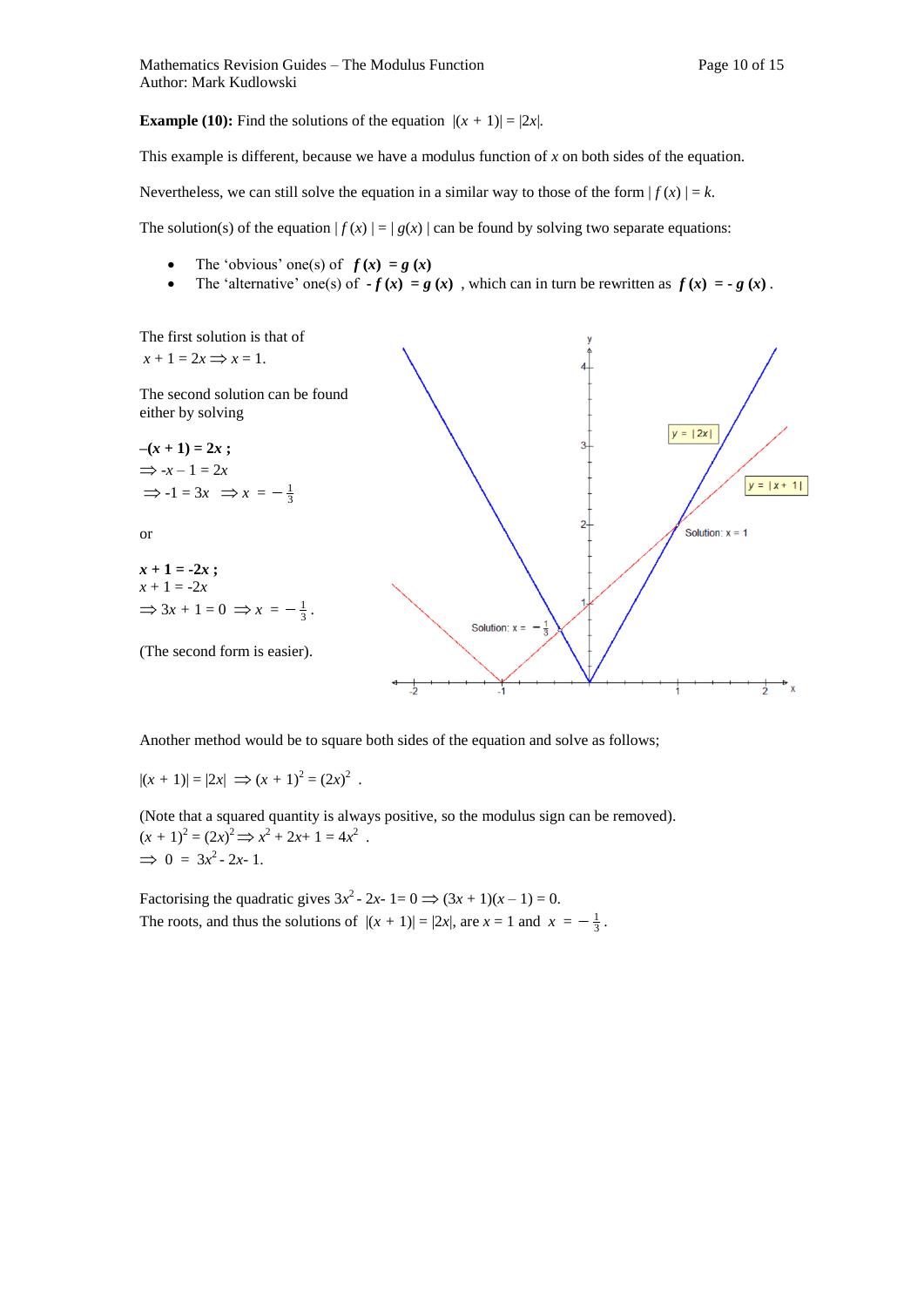Care is required if we have a modulus function on one side of the equation, but a non-modulus function on the other, as the next two examples will show.

**Example (10a):** Find the solutions of the equation  $(x + 1) = |2x|$ .

This is very similar to example (10), but this time we have a non-modulus function of *x* on one side of the equation, and a modulus function on the other.

We will try the method of solving separate equations again:

- The 'obvious' one(s) of  $f(x) = g(x)$
- The 'alternative' one(s) of  $-f(x) = g(x)$ , which can in turn be rewritten as  $f(x) = -g(x)$ .

Again, the first solution is that of  $x + 1 = 2x \implies x = 1.$ 

The second solution can be found by solving

 $x + 1 = -2x$ ;  $x + 1 = -2x$  $\Rightarrow$  3x + 1 = 0  $\Rightarrow$  x =  $-\frac{1}{3}$ .

There seems to be no difference between the solution to this example and that of Example 10.

Or we can square both sides;

$$
|(x + 1)| = |2x| \implies (x + 1)^2 = (2x)^2
$$
.

(Note that a squared quantity is always positive, so the modulus sign can be removed).  $(x + 1)^2 = (2x)^2 \implies x^2 + 2x + 1 = 4x^2$  $\implies 0 = 3x^2 - 2x - 1.$ 

Factorising the quadratic gives  $3x^2 - 2x - 1 = 0 \implies (3x + 1)(x - 1) = 0$ . The roots, and thus the solutions of  $(x + 1) = |2x|$ , are  $x = 1$  and  $x = -\frac{1}{3}$ .

Check:  $x = 1$ ;  $x + 1 = 2$ , and  $|2x| = |2| = 2$ . Also:  $x = -\frac{1}{3}$ ;  $x + 1 = \frac{2}{3}$ , and  $|2x| = |-\frac{2}{3}| = \frac{2}{3}$ .

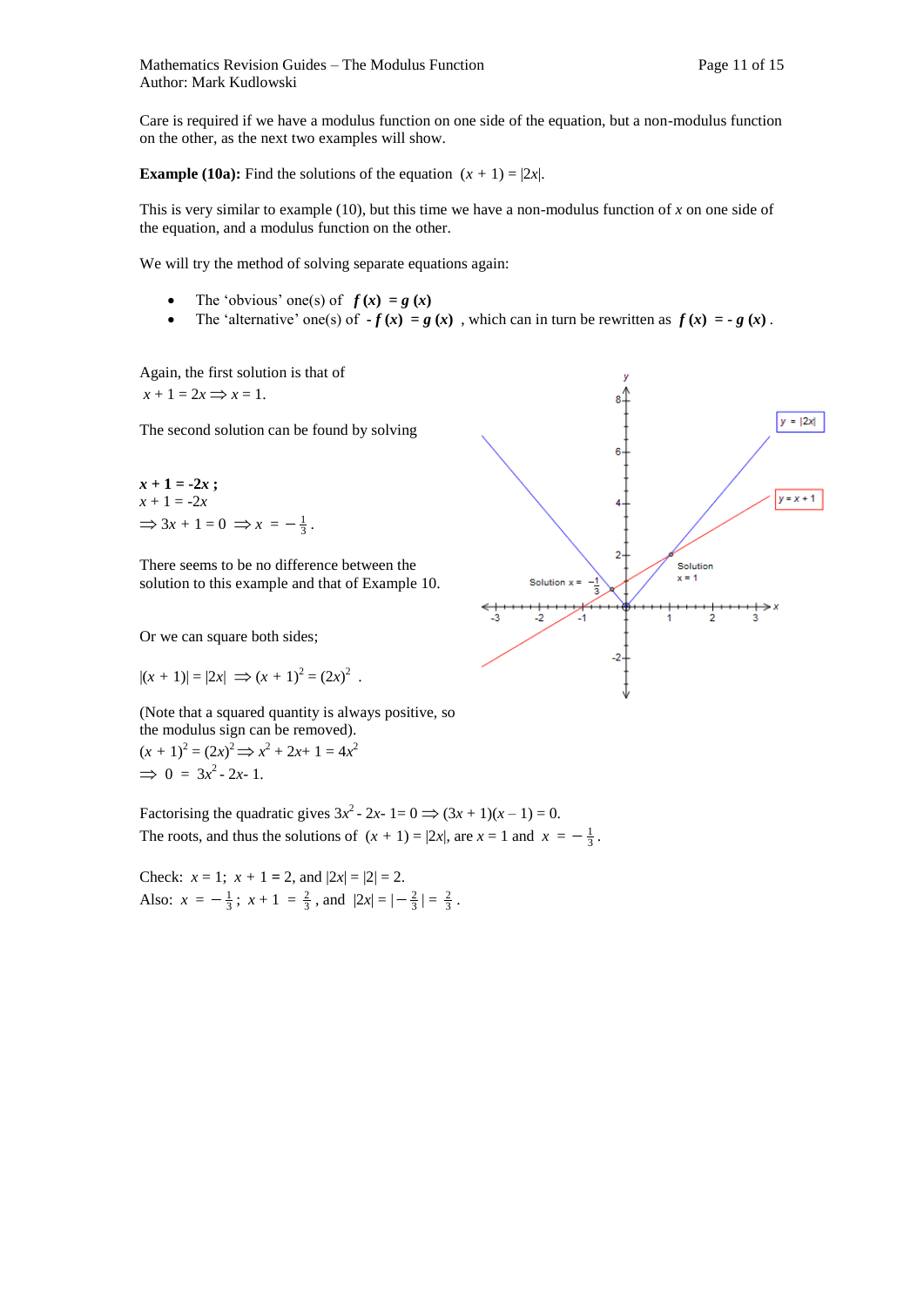The next example is similar, but there is an important difference in the final result.

**Example (10b):** Find the solutions of the equation  $|(x + 1)| = 2x$ .

It might be thought that if we followed the same technique as we did in Example 10a, then the solutions of  $|(x + 1)| = 2x$  would be  $x = 1$  and  $x = -\frac{1}{3}$ .

Checking the results gives:  $x = 1$ ;  $|(x + 1)| = 2$ , and  $2x = 2$ .  $x = -\frac{1}{3}$ ;  $|(x + 1)| = \frac{2}{3}$ , and  $2x = -\frac{2}{3}$ .

The second 'solution' seems to be incorrect here – if we were to plot the graphs, they will only intersect at the one point  $(1, 2)$ , giving  $x = 1$  as the only solution.



Because the modulus function by definition is positive, then a 'solution' found using the earlier methods is only valid if substituting for *x* in the non-modulus function also gives a positive result. Hence the non-solution of  $x = -\frac{1}{3}$ ;  $|(x + 1)| = \frac{2}{3}$ , and  $2x = -\frac{2}{3}$ .

In Example 10a, the non-modulus function of  $(x + 1)$  returned a positive value for both values of x, so the two graphs met at two points, giving two solutions.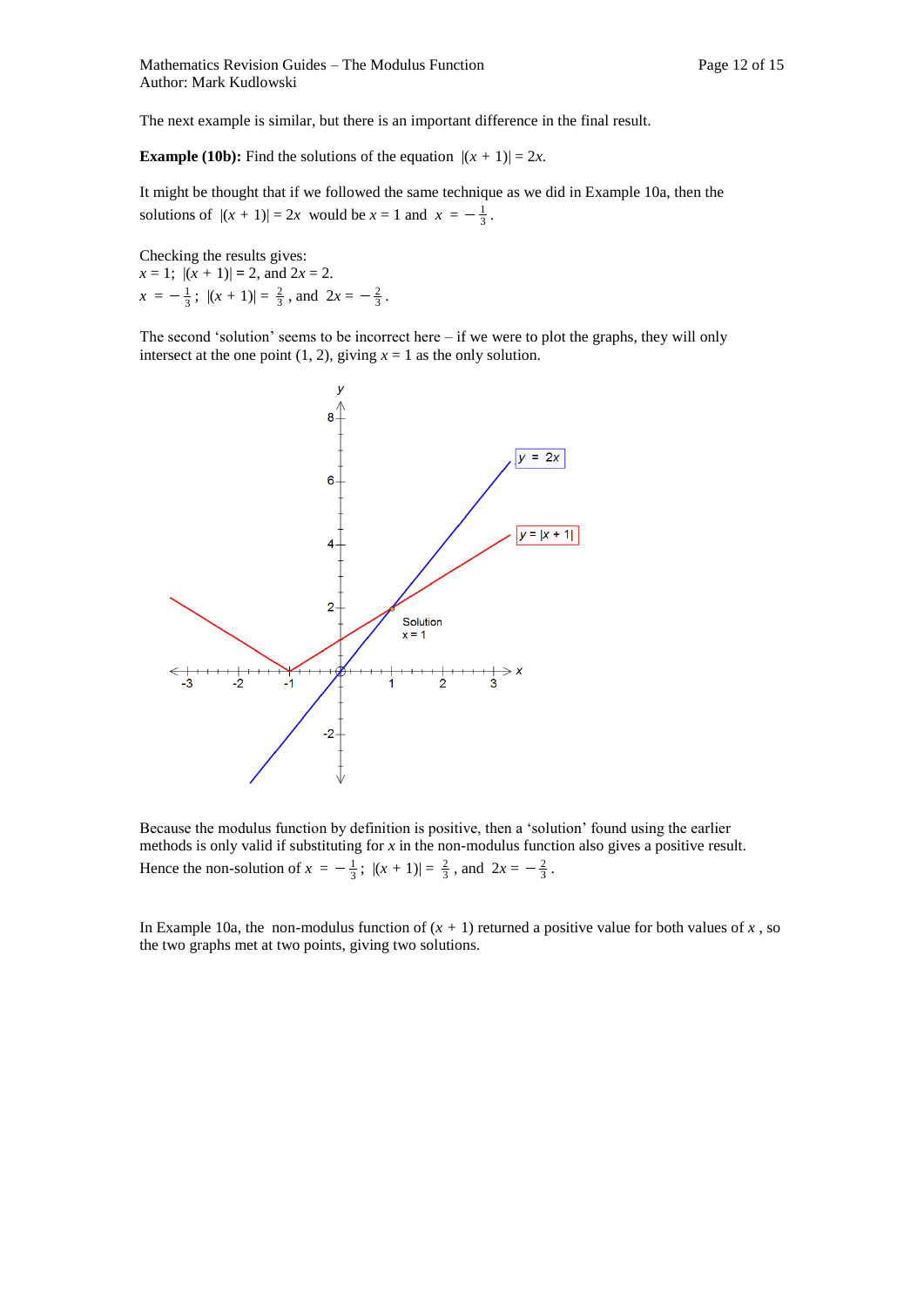#### **Inequalities involving the modulus function where one side is a number.**

Inequalities involving the modulus function are solved in a similar way to the corresponding equations, although care is needed with sign reversals.

**Example (11):** Find the solutions of the inequality  $|(4x + 3)| < 11$ .

The first solution set is the 'obvious' one of  $4x + 3 < 11 \implies 4x < 8 \implies x < 2$ .

The second solution set can be found either multiplying the LHS by  $-1$  or the RHS by  $-1$ .

Multiplying LHS by -1:  $-(4x+3) < 11 \implies -4x - 3 < 11 \implies -4x < 14 \implies x > -3\frac{1}{2}$ . (We had to reverse the sign in the last step, when we divided by -4).

#### Multiplying RHS by -1 **plus an immediate inequality sign reversal**:

 $4x + 3 > -11 \implies 4x > -14 \implies x > -3\frac{1}{2}$ .

The two solution sets can be combined to give  $-3\frac{1}{2} < x < 2$ .

Whenever the second solution set is found by reversing the *quantity* on the opposite side of the inequality sign, then the *direction* of the inequality sign must also be reversed.

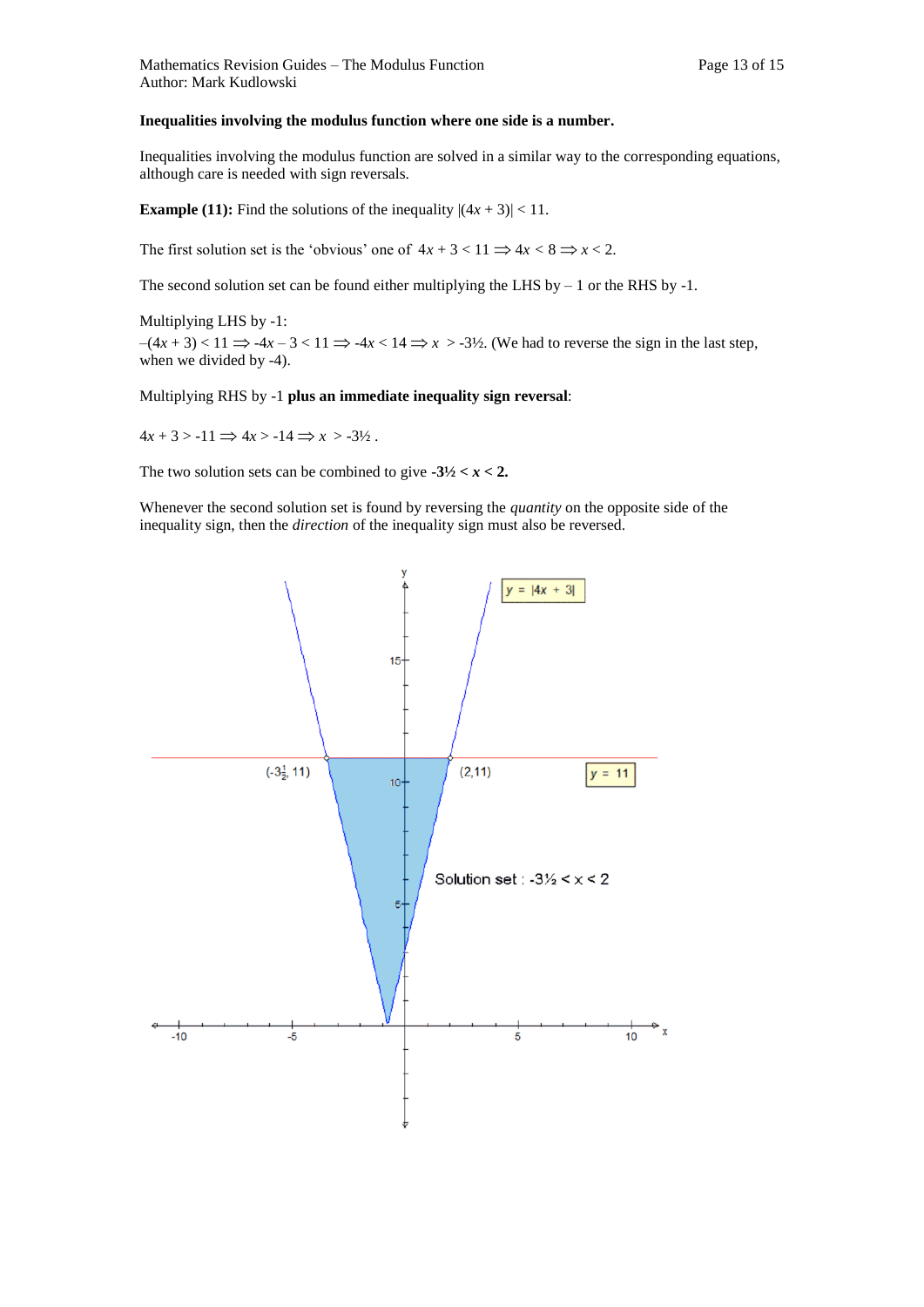**Example (12):** Find the solutions of the inequality  $|(x^2 - 5x - 1)| \ge 5$ . (This is a modification of Example (9)).

The first solution set can be found by solving  $x^2 - 5x - 1 \ge 5 \implies x^2 - 5x - 6 \ge 0$ , which in turn factorises to  $(x + 1)(x - 6) \ge 0$ , giving two solution sets of  $x \ge 6$ ,  $x \le -1$ .

The second solution set can be found by solving  $x^2 - 5x - 1 \le -5$ . Again, as we have reversed the sign of the quantity on the RHS, the inequality sign also had to be reversed.

$$
x2-5x-1 \le -5
$$
  

$$
x2-5x-1 \le -5 \implies x2 - 5x + 4 \le 0
$$

 $\Rightarrow$   $(x - 4)(x - 1) \le 0$  (factorising), giving the solution set of  $1 \le x \le 4$ .

∴ The solution sets of  $|(x^2 - 5x - 1)| \ge 5$  are  $x \le -1$ ,  $1 \le x \le 4$  and  $x \ge 6$ .